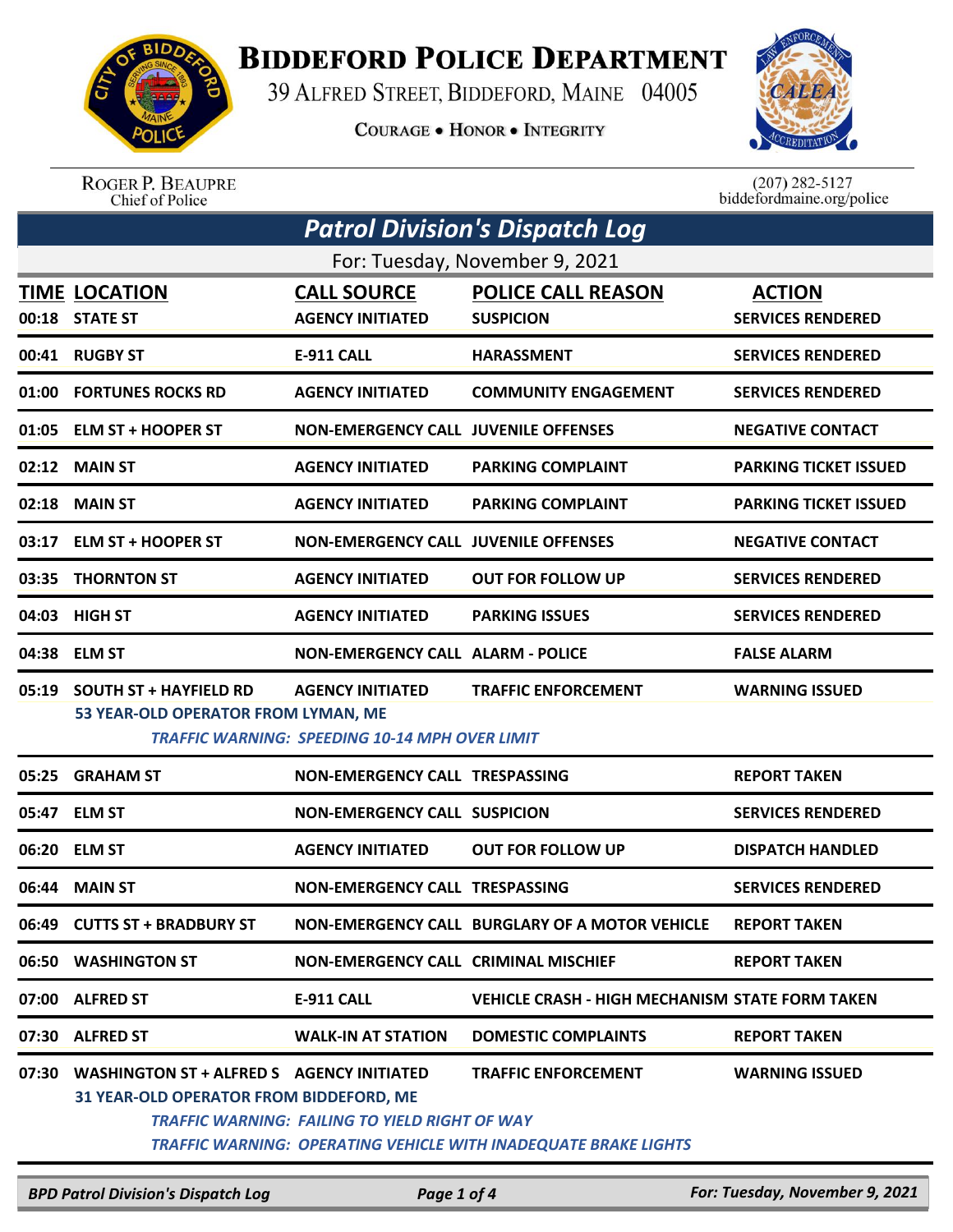|                                                                        | <b>TIME LOCATION</b>                                                       | <b>CALL SOURCE</b>                          | <b>POLICE CALL REASON</b>                                        | <b>ACTION</b>            |  |
|------------------------------------------------------------------------|----------------------------------------------------------------------------|---------------------------------------------|------------------------------------------------------------------|--------------------------|--|
|                                                                        | 07:40 PEARL ST                                                             | <b>OTHER</b>                                | <b>CRIMINAL MISCHIEF</b>                                         | <b>REPORT TAKEN</b>      |  |
|                                                                        | 07:42 WEST COLE RD                                                         | <b>NON-EMERGENCY CALL CODES ENFORCEMENT</b> |                                                                  | <b>DISPATCH HANDLED</b>  |  |
|                                                                        | 07:56 HILLS BEACH RD                                                       | <b>E-911 CALL</b>                           | <b>ASSIST: VEHICLE FIRE</b>                                      | <b>SERVICES RENDERED</b> |  |
|                                                                        | 08:20 ALFRED ST                                                            | <b>WALK-IN AT STATION</b>                   | <b>ARTICLES LOST/FOUND</b>                                       | <b>REPORT TAKEN</b>      |  |
|                                                                        | 08:27 SULLIVAN ST                                                          |                                             | NON-EMERGENCY CALL ATTEMPTED/THREATENED SUICIDE REPORT TAKEN     |                          |  |
|                                                                        | 08:37 MAIN ST                                                              | NON-EMERGENCY CALL TRESPASSING              |                                                                  | <b>FIELD INTERVIEW</b>   |  |
|                                                                        | 08:48 TIGER WAY                                                            | <b>E-911 CALL</b>                           | 911 MISUSE                                                       | <b>FALSE ALARM</b>       |  |
|                                                                        | 09:10 MAIN ST                                                              | <b>AGENCY INITIATED</b>                     | <b>COMMUNITY ENGAGEMENT</b>                                      | <b>NO VIOLATION</b>      |  |
|                                                                        | 09:29 WATER ST                                                             |                                             | NON-EMERGENCY CALL ASSIST: ALARM - RESIDENTIAL FIRE REPORT TAKEN |                          |  |
|                                                                        | 09:35 ALFRED ST                                                            | <b>WALK-IN AT STATION</b>                   | <b>OUT FOR FOLLOW UP</b>                                         | <b>SERVICES RENDERED</b> |  |
|                                                                        | 09:35 POOL ST                                                              | <b>E-911 CALL</b>                           | <b>ROAD HAZARD</b>                                               | <b>SERVICES RENDERED</b> |  |
|                                                                        | 09:37 GRANITE ST                                                           | <b>AGENCY INITIATED</b>                     | <b>ANIMAL COMPLAINT</b>                                          | <b>NEGATIVE CONTACT</b>  |  |
|                                                                        | 09:41 ALFRED ST                                                            | AGENCY INITIATED PAPERWORK                  |                                                                  | <b>SUMMONS ISSUED</b>    |  |
| DEFENDANT: MICHAEL ALAN DESCHESNE  AGE: 30  RESIDENT OF: BIDDEFORD, ME |                                                                            |                                             |                                                                  |                          |  |
|                                                                        | <b>CHARGE: TAMPERING WITH WITNESS, INFORMANT, JUROR OR VICTIM (FELONY)</b> |                                             |                                                                  |                          |  |

*CHARGE: VIOLATING CONDITION OF RELEASE (2 charges; FELONY)*

|                                                                                                                                                                                                                         | 09:43 ELM ST            | NON-EMERGENCY CALL TRESPASSING       |                                                                  | <b>REPORT TAKEN</b>      |
|-------------------------------------------------------------------------------------------------------------------------------------------------------------------------------------------------------------------------|-------------------------|--------------------------------------|------------------------------------------------------------------|--------------------------|
|                                                                                                                                                                                                                         | 10:13 SACO FALLS WAY    | NON-EMERGENCY CALL SUSPICION         |                                                                  | <b>SERVICES RENDERED</b> |
|                                                                                                                                                                                                                         | 10:19 ALFRED ST         | <b>E-911 CALL</b>                    | <b>SUSPICION</b>                                                 | <b>SERVICES RENDERED</b> |
|                                                                                                                                                                                                                         | 10:34 DEBBIE AVE        | NON-EMERGENCY CALL ANIMAL COMPLAINT  |                                                                  | <b>SERVICES RENDERED</b> |
|                                                                                                                                                                                                                         | <b>10:40 MAIN ST</b>    | NON-EMERGENCY CALL PARKING COMPLAINT |                                                                  | <b>GONE ON ARRIVAL</b>   |
|                                                                                                                                                                                                                         | 10:53 ELM ST            | AGENCY INITIATED OUT FOR FOLLOW UP   |                                                                  | <b>SUMMONS ISSUED</b>    |
|                                                                                                                                                                                                                         | <b>CHARGE: ASSAULT</b>  |                                      | DEFENDANT: CLAUDE R GRENIER  AGE: 62  RESIDENT OF: BIDDEFORD, ME |                          |
|                                                                                                                                                                                                                         | 10:53 MEDICAL CENTER DR | <b>RADIO</b>                         | <b>OUT FOR FOLLOW UP</b>                                         | <b>SERVICES RENDERED</b> |
|                                                                                                                                                                                                                         | 10:54 BRADBURY ST       | <b>AGENCY INITIATED</b>              | <b>OUT FOR FOLLOW UP</b>                                         | <b>SERVICES RENDERED</b> |
|                                                                                                                                                                                                                         | 10:59 HARDING ST        |                                      | <b>NON-EMERGENCY CALL DOMESTIC COMPLAINTS</b>                    | <b>REPORT TAKEN</b>      |
| NON-EMERGENCY CALL VIOL PROTECTION FROM ABUSE ARREST(S) MADE<br>11:09 ADAMS ST<br>DEFENDANT: ARCHIE STILLMAN GREEN  AGE: 33  RESIDENT OF: OLD ORCHARD BEACH, ME<br><b>CHARGE: VIOLATING PROTECTION FROM ABUSE ORDER</b> |                         |                                      |                                                                  |                          |
|                                                                                                                                                                                                                         |                         |                                      |                                                                  |                          |
|                                                                                                                                                                                                                         | 11:31 LANDRY ST         | NON-EMERGENCY CALL TRESPASSING       |                                                                  | <b>SERVICES RENDERED</b> |

*BPD Patrol Division's Dispatch Log Page 2 of 4 For: Tuesday, November 9, 2021*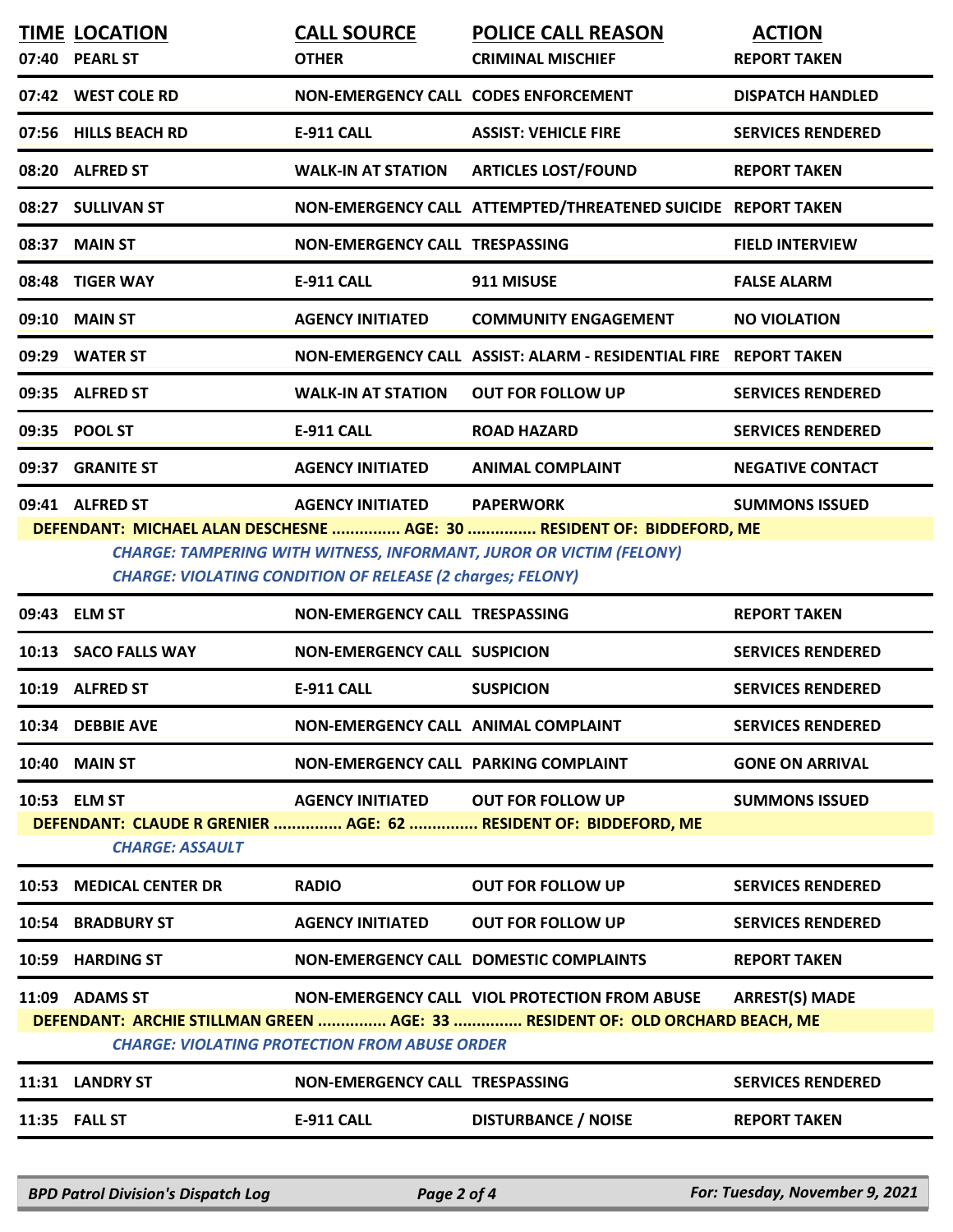| <b>BPD Patrol Division's Dispatch Log</b><br>Page 3 of 4                                                                              |                                           |                                                 |                                                         | For: Tuesday, November 9, 2021       |
|---------------------------------------------------------------------------------------------------------------------------------------|-------------------------------------------|-------------------------------------------------|---------------------------------------------------------|--------------------------------------|
|                                                                                                                                       | 19:47 ALFRED ST                           | <b>AGENCY INITIATED</b>                         | <b>ARTICLES LOST/FOUND</b>                              | <b>SERVICES RENDERED</b>             |
| DEFENDANT: KYANA ANN OSSOWSKI  AGE: 26  RESIDENT OF: NORTH BERWICK, ME<br><b>CHARGE: OPERATING WHILE LICENSE SUSPENDED OR REVOKED</b> |                                           |                                                 |                                                         |                                      |
|                                                                                                                                       | 19:43 SOUTH ST                            | <b>E-911 CALL</b>                               | <b>VEHICLE CRASH - POLICE ONLY</b>                      | <b>SUMMONS ISSUED</b>                |
|                                                                                                                                       | 18:56 SOUTH ST                            | <b>AGENCY INITIATED</b>                         | <b>PAPERWORK</b>                                        | <b>PAPERWORK SERVED</b>              |
|                                                                                                                                       | 18:47 WEST ST                             | <b>AGENCY INITIATED</b>                         | <b>SUSPICION</b>                                        | <b>FALSE ALARM</b>                   |
| 18:11                                                                                                                                 | <b>MIDDLE ST</b>                          | <b>E-911 CALL</b>                               | <b>CRIMINAL MISCHIEF</b>                                | <b>REPORT TAKEN</b>                  |
| 16:51                                                                                                                                 | <b>BOULDER WAY</b>                        | <b>AGENCY INITIATED</b>                         | <b>OUT FOR FOLLOW UP</b>                                | <b>SERVICES RENDERED</b>             |
|                                                                                                                                       | 16:45 ELM ST                              | <b>NON-EMERGENCY CALL SUSPICION</b>             |                                                         | <b>NEGATIVE CONTACT</b>              |
|                                                                                                                                       | 16:23 MAIN ST + HILL ST                   | <b>E-911 CALL</b>                               | 911 MISUSE                                              | <b>NEGATIVE CONTACT</b>              |
|                                                                                                                                       | 16:22 ALFRED ST                           | <b>AGENCY INITIATED</b>                         | <b>DISABLED VEHICLE</b>                                 | <b>SERVICES RENDERED</b>             |
| 16:20                                                                                                                                 | <b>MAPLEWOOD AVE</b>                      | <b>NON-EMERGENCY CALL SUSPICION</b>             |                                                         | <b>REPORT TAKEN</b>                  |
|                                                                                                                                       | 16:16 CRESTWOOD DR                        | <b>RADIO</b>                                    | <b>JUVENILE OFFENSES</b>                                | <b>REPORT TAKEN</b>                  |
|                                                                                                                                       | 16:15 ALFRED ST                           | <b>WALK-IN AT STATION</b>                       | <b>ASSIST CITIZEN</b>                                   | <b>SERVICES RENDERED</b>             |
| 16:08                                                                                                                                 | <b>MAIN ST + HILL ST</b>                  | E-911 CALL                                      | 911 MISUSE                                              | <b>UNFOUNDED</b>                     |
| 16:08                                                                                                                                 | <b>MAIN ST + YORK ST</b>                  | <b>AGENCY INITIATED</b>                         | <b>COMMUNITY ENGAGEMENT</b>                             | <b>NO VIOLATION</b>                  |
|                                                                                                                                       | 16:02 PROSPECT ST                         | <b>NON-EMERGENCY CALL CHECK WELFARE</b>         |                                                         | <b>SERVICES RENDERED</b>             |
| 15:44                                                                                                                                 | <b>WENTWORTH ST</b>                       | <b>AGENCY INITIATED</b>                         | <b>OUT FOR FOLLOW UP</b>                                | <b>SERVICES RENDERED</b>             |
| 15:30                                                                                                                                 | <b>WENTWORTH ST</b>                       | <b>NON-EMERGENCY CALL SUSPICION</b>             |                                                         | <b>UNFOUNDED</b>                     |
| 14:37                                                                                                                                 | <b>ELM ST</b>                             | <b>AGENCY INITIATED</b>                         | <b>FRAUD / SCAM</b>                                     | <b>REPORT TAKEN</b>                  |
|                                                                                                                                       | 14:29 PEARL ST                            | <b>NON-EMERGENCY CALL BOLO</b>                  |                                                         | <b>NEGATIVE CONTACT</b>              |
|                                                                                                                                       | 14:22 DARTMOUTH ST                        | <b>E-911 CALL</b>                               | ATTEMPTED/THREATENED SUICIDE TRANSPORT TO HOSPITAL      |                                      |
|                                                                                                                                       | 14:12 SUMMER ST + ALFRED ST               | <b>NON-EMERGENCY CALL BOLO</b>                  |                                                         | <b>NEGATIVE CONTACT</b>              |
|                                                                                                                                       | 14:08 ALFRED ST + BOULDER WAY             | <b>E-911 CALL</b>                               | <b>VEHICLE CRASH - POLICE ONLY</b>                      | <b>SERVICES RENDERED</b>             |
|                                                                                                                                       | 13:52 MAIN ST                             | <b>RADIO</b>                                    | <b>CIVIL COMPLAINT</b>                                  | <b>SERVICES RENDERED</b>             |
|                                                                                                                                       | 13:39 ELM ST                              | <b>E-911 CALL</b>                               | <b>VEHICLE CRASH - POLICE ONLY</b>                      | <b>STATE FORM TAKEN</b>              |
|                                                                                                                                       | 13:38 SACO FALLS WAY                      | <b>E-911 CALL</b>                               | <b>CHECK WELFARE</b>                                    | <b>TRANSPORT TO HOSPITAL</b>         |
| 13:03                                                                                                                                 | <b>MAIN ST</b>                            | <b>WALK-IN AT STATION</b>                       | <b>ESCORTS / RELAYS</b>                                 | <b>SERVICES RENDERED</b>             |
|                                                                                                                                       | 12:27 ALFRED ST                           | <b>NON-EMERGENCY CALL FORGERY</b>               |                                                         | <b>REPORT TAKEN</b>                  |
|                                                                                                                                       | 12:11 ALFRED ST                           | <b>WALK-IN AT STATION</b>                       | <b>ARTICLES LOST/FOUND</b>                              | <b>REPORT TAKEN</b>                  |
|                                                                                                                                       | <b>TIME LOCATION</b><br>11:53 PHILLIPS LN | <b>CALL SOURCE</b><br><b>WALK-IN AT STATION</b> | <b>POLICE CALL REASON</b><br><b>ARTICLES LOST/FOUND</b> | <b>ACTION</b><br><b>REPORT TAKEN</b> |
|                                                                                                                                       |                                           |                                                 |                                                         |                                      |